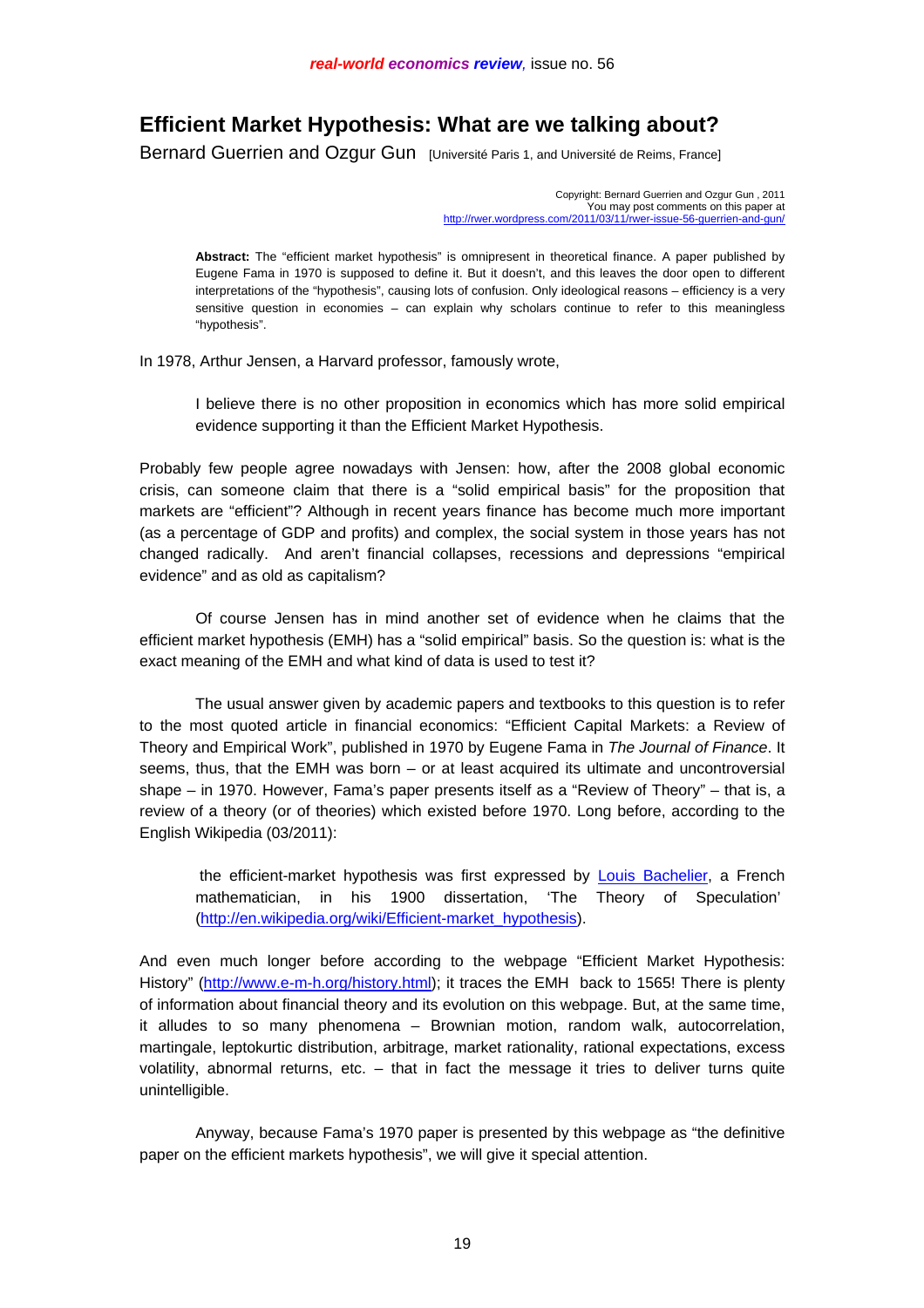## **About Fama's "definitive paper on the efficient markets hypothesis"**

 Fama starts his paper by evoking "economy's capital stock" and "ideal markets" where the resource allocation process is the result of "production-investment decisions [made] under the assumptions that security prices at any time 'fully reflect' all available information". Right after these allusions to a real economy, Fama enunciates the sentence commonly presented as the definition of an efficient market:

A market in which prices at any time "fully reflect" available information is called "efficient" (Fama, 1970, p 383)

 Fama is more cautious than his followers: unlike them, he avoids the word "definition" or any equivalent expression. He is aware that a sentence which includes the undefined, vague expression "fully reflect" can hardly be given as a definition – something stressed by the use of the quotation marks. By the way, it is rather astonishing that the most quoted paper in financial economics uses quotations marks to characterize the concept that brought him fame<sup>[1](#page-1-0)</sup>!

 All through the paper, Fama uses (fifteen times!) quotation marks for the expression "fully reflect". He is, of course, aware that such a fuzzy phrase cannot be used for empirical work:

the definitional statement that in an efficient market prices "fully reflect" available information is so general that it has no empirically testable implications (p 384).

But he cannot remain "so general", as one of his tasks is to "review empirical work". Thus, in part II of the paper ("The Theory of Efficient Markets") he proposes theories with "testable implications". The first three subpart titles (A. *Expected Returns or "Fair Game" Models*, B. *The Submartingale Models* and C, *The Random Walk Model*) suggest that at least three different models (or theories) can be associated to the "fully reflect" expression<sup>[2](#page-1-1)</sup>. Those models differ in some aspects – for instance, martingale or sub-martingale, are less restrictive than random walk $3$  – but they all imply that past and present information cannot be used

to predict the future in a way which makes expected profits greater than they would be under a naive buy-and-hold model (p 391).

In popular language, "fully reflect" means here that, in general, nobody – even professional investors – can "beat the market". Capital markets are "efficient" if they behave as "fair games", where "*The mathematical expectation of the speculator is zero*" (Bachelier).

 The fair game hypothesis has two aspects: no arbitrage opportunity and unpredictability of security price variations. Empirical tests can then ascertain whether arbitrage opportunities existed in the past or not and whether information extracted from past data on security prices – serial correlations, linear dependencies or more complicated patterns on the data – could have been used to correctly predict price fluctuations. Alfred

<span id="page-1-0"></span> 1 Usually, papers and books in finance (including the EMH entry of *The New Palgrave Dictionary of Economics*) do not use quotations marks for "fully reflect", suggesting that everybody knows what this expression means.

<span id="page-1-1"></span> $2$  The different models are somewhat related to Fama's distinction between "weak", "semi-strong" and "strong" forms of efficiency, but the link with these models is not obvious. Do they all "fully reflect" or some "reflect more or less" than others?

<span id="page-1-2"></span><sup>3</sup>

Large daily changes tend to be followed by large daily prices. The signs of the successor changes are apparently random … which indicates that the phenomenon represents a denial of the random walk model but not of the market efficiency hypothesis (p 396). Successive random changes of signs are a typical propriety of martingales.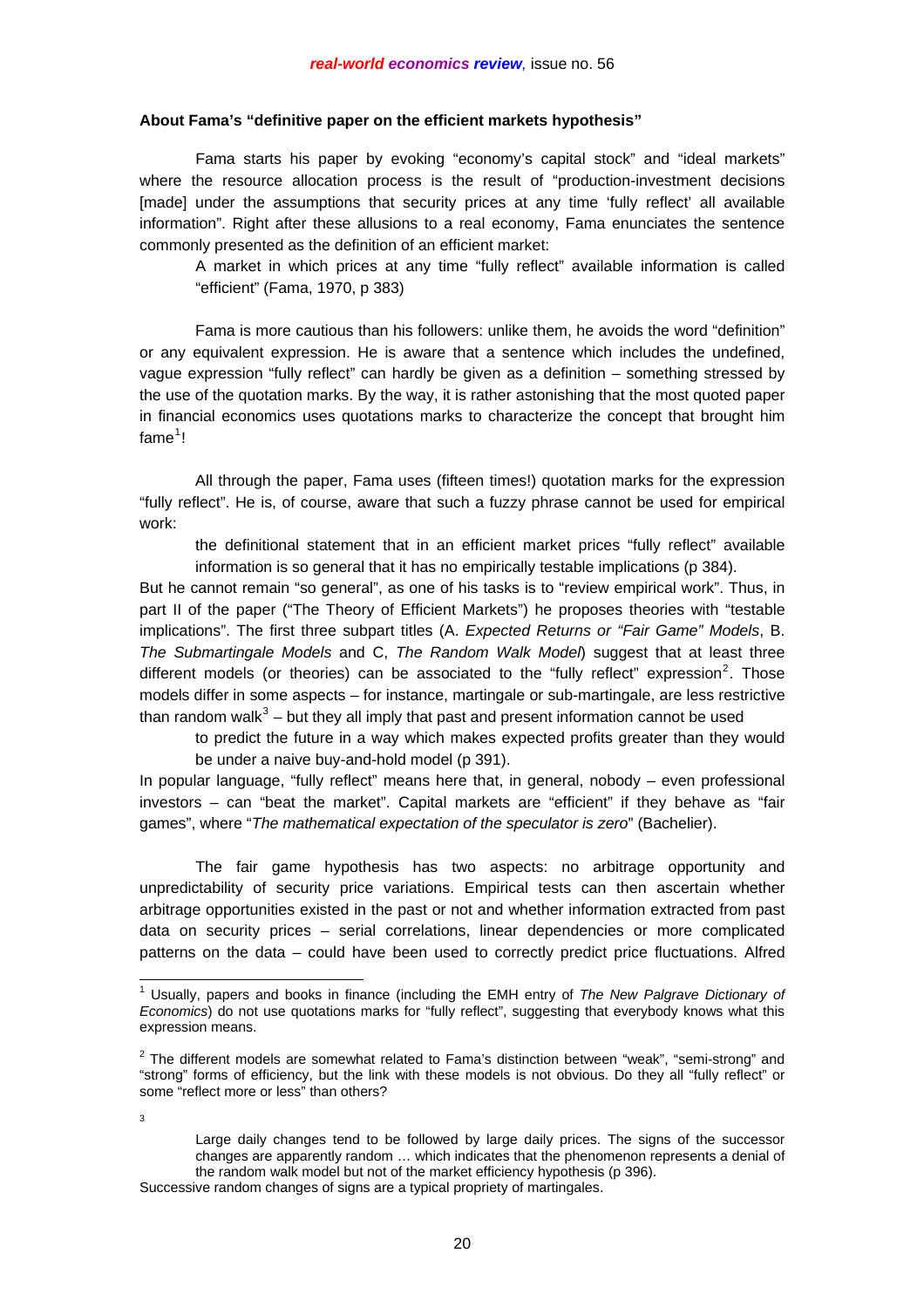Cowles provided in the thirties "empirical evidence" in favor of the "Fair Game" hypothesis: randomly selected portfolios or unmanaged indices do as well or better than professionally managed portfolios after expenses. Subsequent evidence largely confirmed this hypothesis (see, for instance, Malkiel,  $2003)^4$  $2003)^4$ .

 The remainder of Fama's paper is dedicated to the review of "The Evidence". He reviews tests in "random walk literature" (serial dependency, normally distributed price changes, etc.) and "of martingale models" ("Splits and the Adjustment of Stock Prices to New Information", impact of "Public Announcements" and of "monopolist access to some information").

One of Fama's main conclusions is that:

at this date the weight of the empirical evidence is such that economists would generally agree that whatever dependence exists in series of historical returns cannot be used to make profitable predictions of the future (p 399).

So, there is nothing new in the 1970 paper – except omnipresence of the word "efficiency", in relation to the fair game idea. However, the choice of this word – and of the expression "efficient market" – is not accidental; a scrutiny of Fama's papers shows that it appears in them both before and after 1970.

# **From "intrinsic value" to the "joint hypothesis"**

According to the e-m-h history webpage, in his PhD thesis (1965),

Fama defines an "efficient" market for the first time, in his landmark empirical analysis of stock market prices that concluded that they follow a random walk.

So, already in 196[5](#page-2-1), Fama associated "efficiency" with random walk<sup>5</sup>. But he then went further. In a paper, "Random Walk in Stock Market Prices", published in the *Financial Analysis Journal*, a non-academic review, he explains that

in an efficient market, competition among the many intelligent participants leads to a situation where, at any point in time, actual prices of individual securities already reflect the effects of information based both on events that had already occurred and on events which, as of now, the market expects to take place in the future. *In other words, in an efficient market at any point in time the actual price of a security will be a good estimate of its intrinsic value*. (Fama, 1965, p 76, our italics)

 Then, "in other words", efficiency means not only that security' prices "random walk", but that they wander around their "intrinsic value". Fama does not define this "value". He only explains that, "in the terms of the economist", intrinsic value is an "equilibrium price", which "depends on the earning potential of the security". This earning potential depends in turn on "fundamental factors as quality of management, outlook for the industry and the economy, etc." – that is, factors in relation with the real economy. In 1965, Fama's point of view was, thus, not very different from that of fundamentalists. He only added that "the many intelligent traders … neutralize [any] systematic behavior" of security prices toward their intrinsic values

<span id="page-2-0"></span> 4 In this paper, Malkiel explains that he "will use as a definition of efficient financial markets that such markets do not allow investors to earn above-average returns without accepting above-average risks" (p 60).

<span id="page-2-1"></span><sup>&</sup>lt;sup>5</sup> As the e-m-h history webpage remarks, at the same moment, 1965, "Samuelson (correctly) focused on the concept of a *martingale*, rather than a random walk". In his "definitive paper" (1970), Fama agrees with him.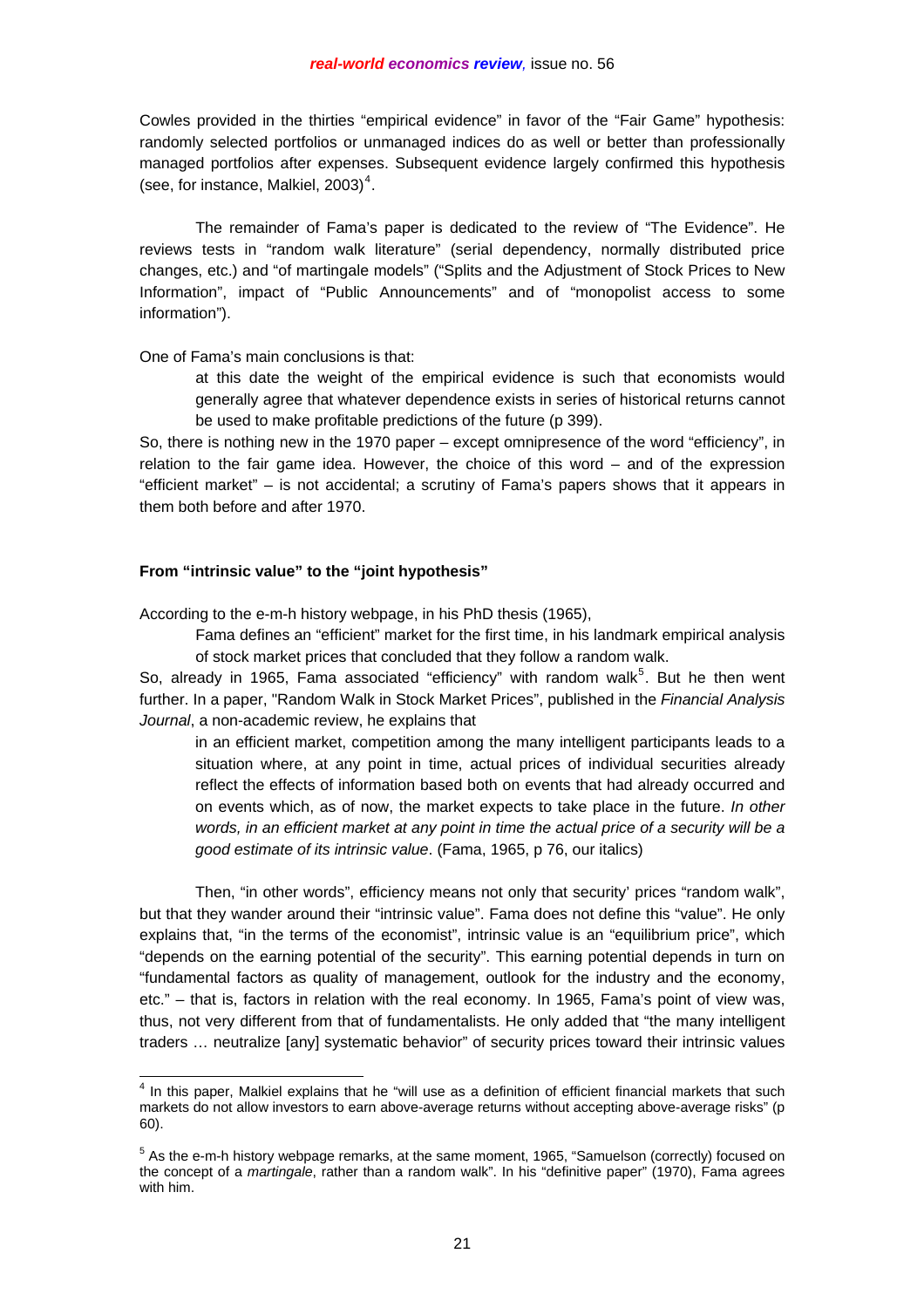so that "uncertainty concerning intrinsic values will remain" and actual prices will "wander randomly" – that is, in unpredictable ways.

 Turning now to the "definitive" 1970 paper we observe that any reference to intrinsic value or to anything similar has disappeared. But, as we will see, a significant flaw in this paper will in turn prompt Fama to return to the idea of intrinsic value – or, "in the terms of the economist", to the idea of "equilibrium price" – although with different words.

 Stephen LeRoy was the first to point to the flaw: in a paper published in 1973, he remarked that the equation supposed to characterize "market efficiency" is a tautology<sup>[6](#page-3-0)</sup> (LeRoy, 1976). It is quite surprising that the most often quoted papers in financial economics has such a flaw – and that referees didn't see it! In a "reply" to LeRoy, Fama admits that

since the publication of the "Efficient Markets" review paper, many readers have commented that they find the discussion of the theory misleading or at least difficult to follow…When [such judgments] are made by knowledgeable scholars like Stephen F. LeRoy, the author is forced to agree (Fama, 1976a, p 143).

 Rather than defending the presentation of the EMH in his 1970 paper, he proposes to "present the model in a different way" which consists in introducing a new concept, the "true" expected price of a security, different from its market "assessed" value. "True" refers to values in a "model of equilibrium" – in the same way that intrinsic value is the equilibrium price, "in the terms of the economist".

## An efficient market is now such that

 $\overline{a}$ 

the true expected return on any security is equal to its equilibrium expected value which is also the market's assessment of its expected value (*ibid*).

"True" expected return takes here the place of "fully reflect". Fama makes no mention in his paper to the "intrinsic value", but there is an obvious link between securities' "true" prices, given by "the model of equilibrium", and their "intrinsic" value.

 As only "assessed values" are observed and as, with the new presentation of efficiency, "tests must be based on a model of equilibrium" it follows that "any test is a joint test of efficiency and of the model of equilibrium".

 Now, "joint tests" means that the theory is not falsifiable: if the data doesn't fit with the "efficiency" hypothesis – whatever it is – there is always the possibility to accuse the underlying "model of equilibrium" of not being the appropriate one. LeRoy's article "Efficient Capital Markets" in the *Journal of Economic literature* (1989) summarizes the situation:

The failure of many financial economists to appreciate the extent of the gulf separating market efficiency interpreted as economic equilibrium and market efficiency interpreted as the martingale model has led them to vacillate between viewing market efficiency, on one hand, as hard-wired into their intellectual capital and unfalsifiable and, on the other hand, as consisting of a specific class of falsifiable models of asset prices… This is most evident in Fama's (1970) discussion, where market efficiency was described as a substantive theory generating falsifiable

<span id="page-3-0"></span><sup>&</sup>lt;sup>6</sup> Fama's equation  $E(p; \tilde{h}_{j,t+1}|\Phi_i) = [1 + E(r; \tilde{h}_{j,t+1}|\Phi_i)]p_{j,t}$  where  $p; \tilde{h}_{j,t+1}$  and  $r; \tilde{h}_{j,t+1}$  are price and return values in *t*+1 anticipated in *t* and  $\Phi_t$ , the « information set » – is *always true* as, by definition,  $r$ ,  $\tilde{r}_{j,t+1}$  = (*p*; <sup>~</sup>*j,t*+1 – *pj,t*)/*pj,t* (the expectation operator *E*(⋅|Φ*t*) being linear).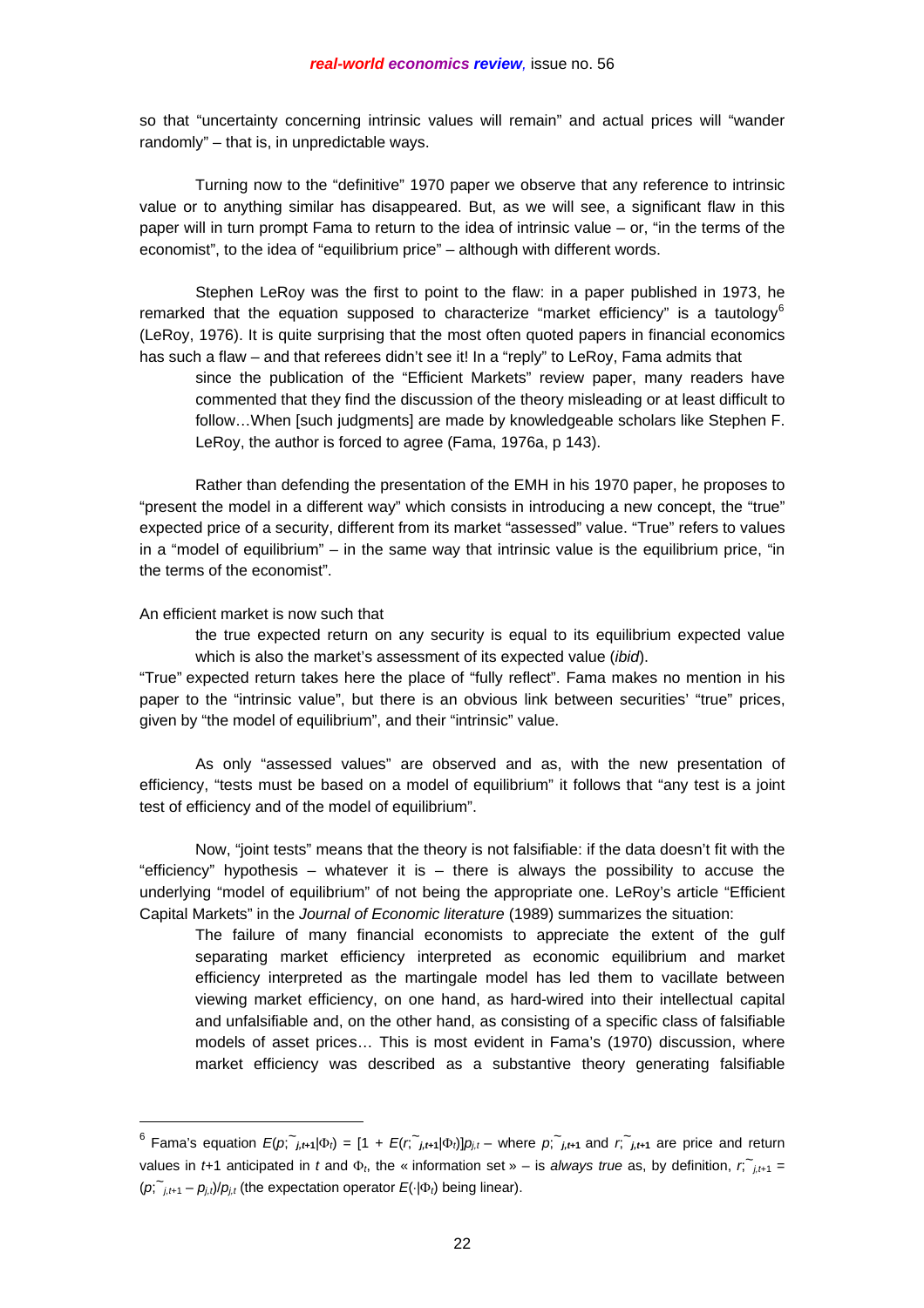predictions, but where at the same time the mathematical formulation of the market was tautologous (LeRoy, 1989, p 1592).

 Fama's 1970 paper made no allusions to "true" laws (or returns) and to "joint hypothesis". It generates falsifiable predictions – about securities prices patterns, professional *versus* index randomly selected portfolios average gains, etc. – following the tradition of Bachelier, Cowles, Kendall, Samuelson and others. After his "reply" to LeRoy, Fama kept on defending, in fact, the "fair game" version of the EMH, essentially on an empirical ground. For instance, when in 2010 a journalist of *The New Yorker* asked him: "the fundamental insight of the efficient market hypothesis [is] that you can't beat the market?" he answers without hesitation "Right—that's the practical insight. No matter what research gets done, that one always looks good"

[\(http://www.newyorker.com/online/blogs/johncassidy/2010/01/interview-with-eugene](http://www.newyorker.com/online/blogs/johncassidy/2010/01/interview-with-eugene-fama.html#ixzz1CE5FaKqK)[fama.html#ixzz1CE5FaKqK](http://www.newyorker.com/online/blogs/johncassidy/2010/01/interview-with-eugene-fama.html#ixzz1CE5FaKqK)).

 Now, it is not harmless to replace "beat the market" by "market efficiency". For economists "efficiency" has a precise meaning: Pareto optimality. That is, a propriety of resources' allocation which has little to do with stock markets and speculation. On the contrary, there is a close relation between Pareto optimality and general competitive equilibrium (through the two Welfare Theorems); it seems then natural to put forward this particular "model of equilibrium" – as it is suggested by Fama himself at the beginning of his 1970's paper. With, as a result, even more confusion.

### **From "model of equilibrium" to "fundamental value".**

 The first critics of the 1973 version of EMH – which distinguish between the "assessed" and the "true" value of a security – came from scholars such as Robert Shiller, who pointed to the statistically significant difference of volatility between stocks prices (their "assessed" value) and real variables related to their "true" value – *e.g.* dividends. To quote the e-m-h history webpage, the stock market does exhibit "excess volatility". The measure of the "excess" depends on the "model of equilibrium" variables chosen. The "fundamental value" of a firm  $-$  *i.e.* the present discounted value of its expected future payoffs<sup>[7](#page-4-0)</sup> - is one of the most popular of these variables.

 A quotation from Shiller, one of the initiators of the "excess volatility" thesis, gives a good example of the shift in the EMH interpretation:

the efficient markets theory reached its height of dominance in academic circles around the 1970s. At that time, the rational expectations revolution in economic theory was in its first blush of enthusiasm … The idea that speculative asset prices such as stock prices always incorporate the best information about fundamental values and that prices change only because of good, sensible information meshed very well with the theoretical trends of the time (Shiller, 2003, p 83).

The (fuzzy) idea that "prices 'fully reflect' all available information" is replaced by the (fuzzy) idea that "prices always incorporate the best information about fundamental values".

Also, when Shiller explains that

 $\overline{a}$ 

<span id="page-4-0"></span> $7$  The discount factor is sometimes deduced from the "representative agent" marginal rate of substitution in a "dynamic general equilibrium" model (cf. Grossman and Schiller, 1981). This kind of "model of equilibrium" was first proposed by Robert Lucas (more on that later).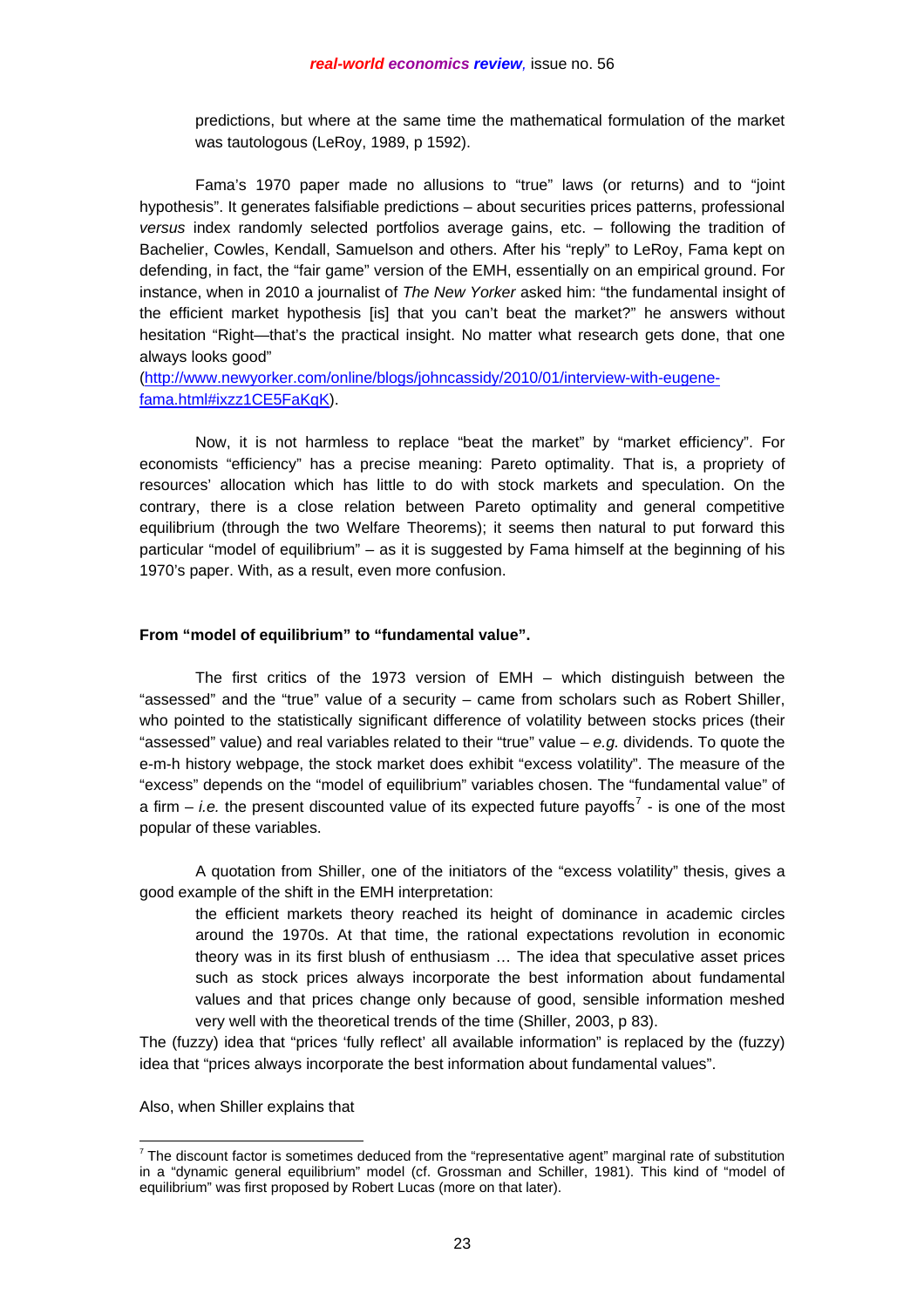the anomaly represented by the notion of excess volatility seems much more troubling for efficiency markets theory than some other financial anomalies, such as January effect or the day-of-weak-effect (*ibid*, p 84),

he mixes up two different interpretations of the EMH: the "fair game" one – the January effect or the day-of-weak-effect are "anomalies" as they imply that the past can help predict the future – and the "stock prices give a good estimation of firms fundamental value" one.

There are hundreds of papers – popular and academic – where these two interpretations of EMH are mixed, or confused. For instance, here is what a paper recently published in this journal said:

The efficient market hypothesis ... [states] that asset prices fully reflect [without] quotations marks, OG] all available information. This excludes the possibility that trading systems such as the stock market "based only on current available information … have expected profits or returns in excess of equilibrium expected profit or return" (Fama, 1970, p. 384)… *Prices are equal to their fundamental value* and thus investors receive what they pay for … In terms of market applications this would suggest that an investor would have *no capacity of beating the market in a persistent way*, and that investing in index funds would be as good as any other strategy [our italics]

[<http://www.paecon.net/PAEReview/issue52/CaldenteyVernengo52.pdf>, pp. 77-71).

Or, again:

In [an efficient market] *there are no arbitrage opportunities* and *the prices must equal to the present discounted value* of expected future payoffs over the asset's life (EMH) (our italics, p. 73). $8$ 

 Fama's discussion of the efficient market hypothesis was – at least during the seventies and eighties – vague and fluctuating enough to allow many interpretations<sup>[9](#page-5-1)</sup>. This cannot be said of the theories "reviewed" by Fama in his 1970 paper, in particular of Samuelson's.

# **Samuelson: not guilty**

Paul Anthony Samuelson is often introduced as the father of the efficient markets hypothesis. For example, on the "e-m-h history" website:

Samuelson provided the first formal economic argument for 'efficient markets'. His contribution is neatly summarized by the title of his article: "Proof that Properly Anticipated Prices Fluctuate Randomly". He (correctly) focused on the concept of a *martingale*, rather than a random walk (as in Fama (1965)).

<span id="page-5-0"></span> 8 This sentence is in a paragraph about "the Arrow-Debreu notion of efficiency". But Fama never refers to this notion when he "defines" market efficiency: it is a long way between "fully reflect" and Paretooptimality!

<span id="page-5-1"></span><sup>9</sup> In his textbook, *Foundations of Finance* (1976), he explains:

An efficient capital market is an important component of a capitalist system. In such a system, the ideal is a market where prices are accurate signals for capital allocation. That is, when firms issue securities to finance their activities, they can expect to get 'fair prices' and … investor choose the securities under the assumption that they pay "fair" prices. In short, if the capital market is to function smoothly in allocating resources, prices must be good indicators of value (Fama, 1976b).

<sup>&</sup>quot;Fair price" (or "value") replace "intrinsic price". But it has nothing to do with the "fair game" idea.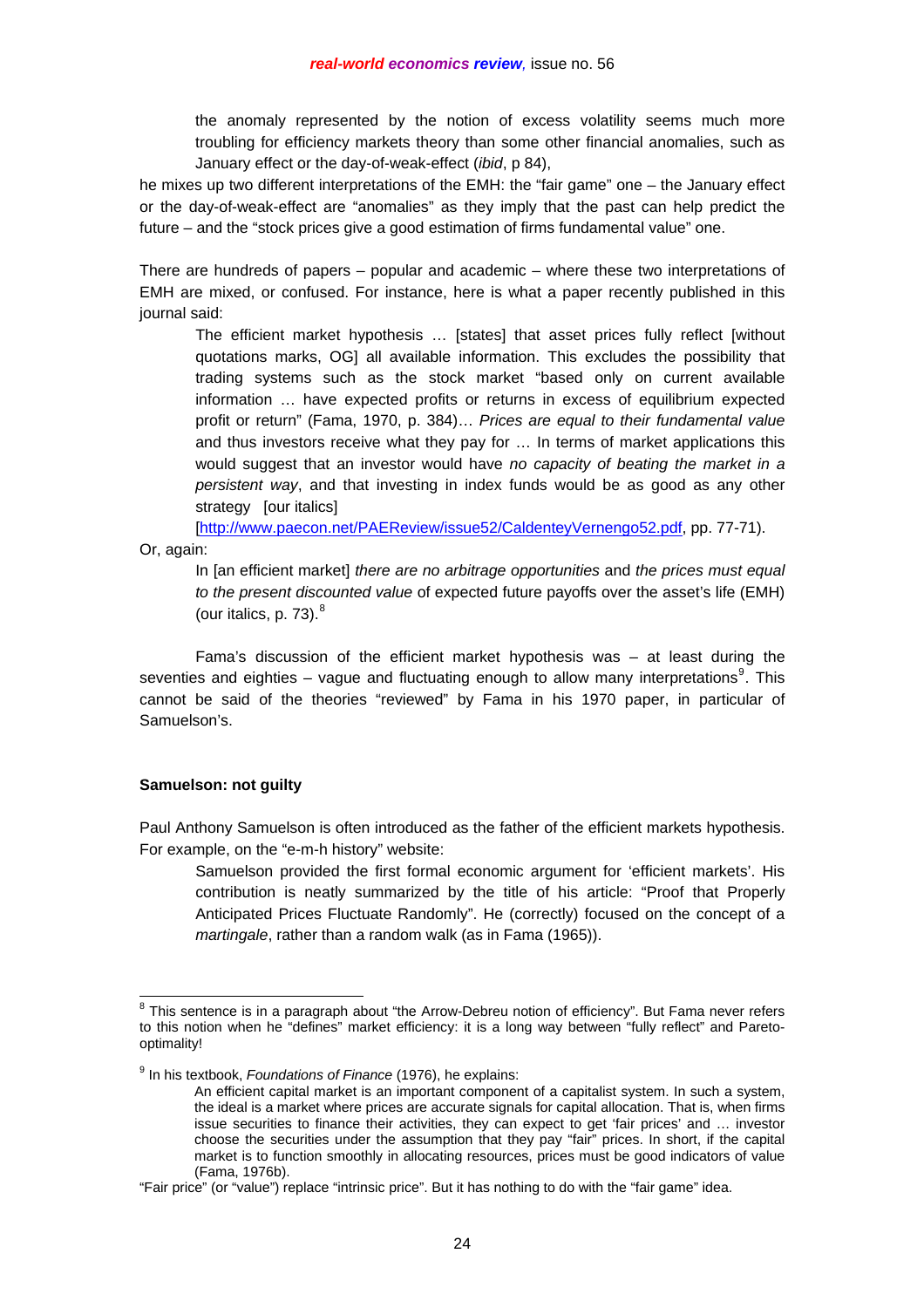Of course, Samuelson does not use the term "efficient markets", or even the word "efficient" (or "efficiency"). He deduces from the two following "basic assumptions":

1. There is a "posited probability distribution for any future price, whose form depends solely on the number of periods ahead over which we are trying to forecast prices"

2. "A futures price is to be set by competitive bidding at the now-expected level",

his "basic theorem" (*Theorem of Fair-Game Future prices*):

There is no way of making an expected profit by extrapolating past changes in the future price, by chart or any other esoteric devices of magic or mathematics (Samuelson, 1965, p 44).

Or, in other words:

The market quotation in *t* already contains in itself all that can be known about the future and in that sense has discounted future contingencies as much as it is humanly possible (*ibid*).

 It is true that this last sentence has a kind of Fama-like flavor, but there is no expression between quotations marks or reference to any of sort of "efficiency". Above all, Samuelson carefully warns that:

One should not read too much into the established theorem. It does not prove that actual competitive markets work well. It does not say that speculation is a good thing or that randomness of price changes would be a good thing. It does not prove that anyone who makes money in speculation is *ipso facto* deserving of the gain or even that he has accomplished something good for society or for anyone but himself (*ibid*, p 48).

 It seems as if Samuelson tried, without success, to prevent what was going to happen five years later, when Fama established a link between his result and "market efficiency". He is also cautious about the significance of the "posited probability distributions for futures price", his theorem's main assumption:

I have not here discussed what the basic probability distributions are supposed to come from. In whose mind are they *ex ante*? Is there any *ex post* validation of them? Are they supposed to belong to the market as a whole? And what does that mean? Are they supposed to belong to the "representative individual", and who is he? Are there some defensible or necessitous compromises of divergent anticipations patterns? Do price quotations somehow produce a Pareto-optimal configuration of *ex ante* subjective probabilities? This paper has not attempted to pronounce on these interesting questions (*ibid*, p 48-49)

Quite some questions…

 $\overline{a}$ 

 Samuelson's principal merit is to prove that the "fair game" result does not depend on "posited probability distribution" for futures prices. In particular, the sequence of futures prices quoted "today" does not need to be Gaussian or the sequences of futures prices do not need to perform a Brownian motion (or a random walk). "Bubbles" can develop – whatever is meant by that –, provided that they are incorporated in the "posited" probability distribution. The price sequences may contain statistical dependencies, though it is not possible to deduce from past variations the sense and intensity of their variation tomorrow. Stock prices "fluctuate randomly", in Samuelson words. And that's it $^{10}$  $^{10}$  $^{10}$ .

<span id="page-6-0"></span> $10$  In a paper published in 1973, "Proof that properly discounted present values of assets vibrate randomly", Samuelson extends his result to present values of assets, but he carefully omits to refer to the fundamental value and, of course, to "market efficiency" (Samuelson, 1973).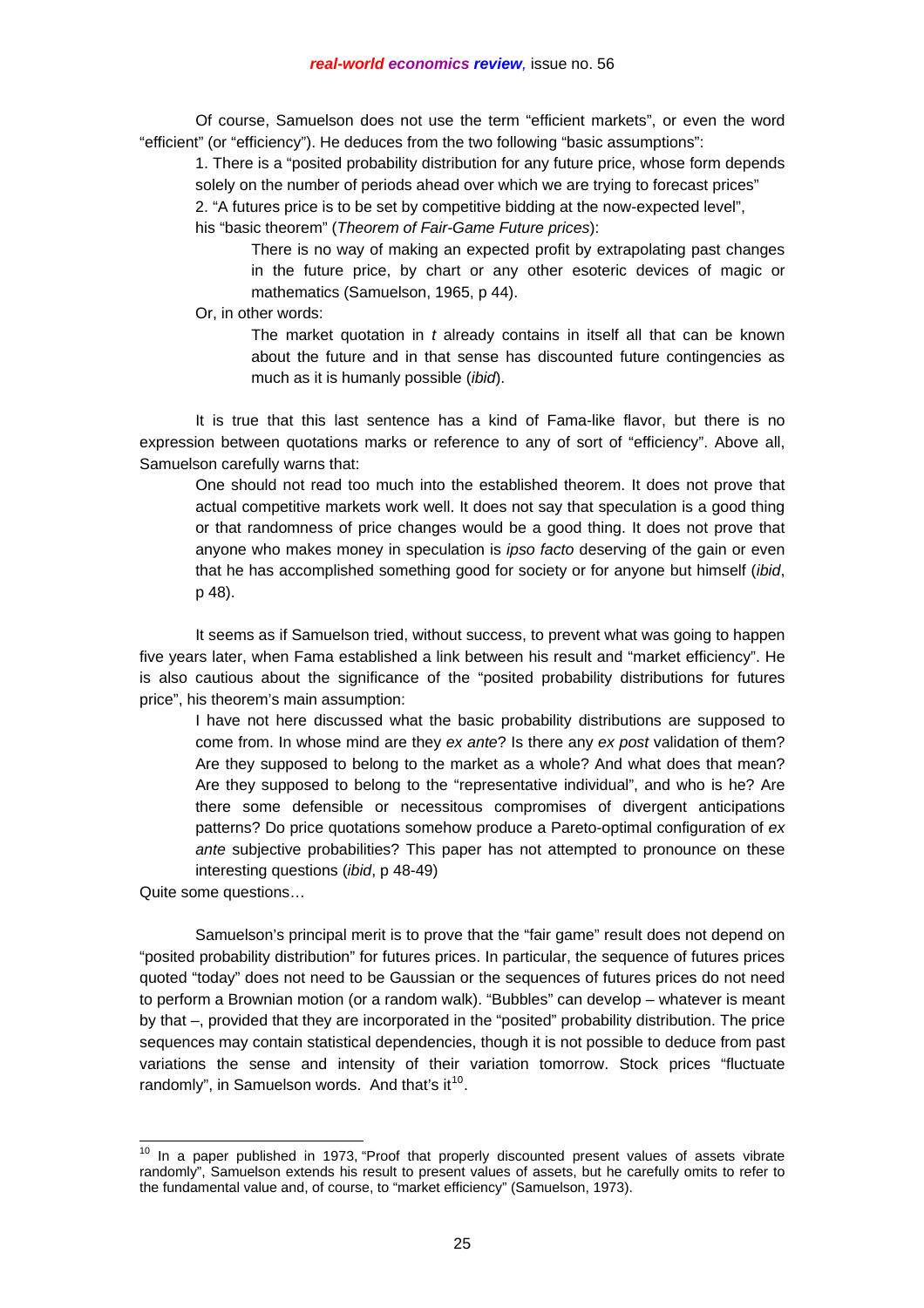## **Ideology**

l

According to Bradford DeLong,

a failure to distinguish between the no-free-lunch and the price-is-right versions of the efficient market hypothesis has been the source of a great deal of very bad economics over the past generation [\(http://delong.typepad.com/sdj/2009/07/two](http://delong.typepad.com/sdj/2009/07/two-efficient-market-hypotheses.html)[efficient-market-hypotheses.html](http://delong.typepad.com/sdj/2009/07/two-efficient-market-hypotheses.html) ).

"No-free-lunch" can be taken as synonymous with "fair game" and "price-is-right" with "prices give a good estimation of fundamental value".

**Now, how is it possible that "a generation" of economists has failed to make this major and obvious distinction and that the idea of an "efficient market hypothesis" was so easily established in the 1970's and is still accepted – both by its defenders and its critics[11](#page-7-0)?** 

 Only ideology – strong *a priori* beliefs – and circumstances can explain Fama's decision to term the "old" Bachelier-Samuelson no-free-lunch theory "efficient market hypothesis". In 1970, Fama was professor at the University of Chicago, where the "new classical macroeconomy" was elaborated on the postulate that an economy is always – thanks to "rational expectations" – in competitive equilibrium. Efficient resource allocations (that is, Pareto optimality) results from this postulate – at least if "market failures" are excluded. Contrary to the old "monetarist" (Friedman) tradition, external shocks – even those provoked by government' discretionary actions – are not supposed to generate inefficiencies. Agents can be (temporary) fooled, but they always realize their optimal plan. Markets became a sort of *deus ex machina* which instantaneously (re)allocates resources in an efficient way[12](#page-7-1). In a nutshell, they are "efficient". That is a postulate, an *a priori belief,* not a (testable) result.

 Fama and the new classical macroeconomists typically use the same vocabulary. For instance, in his famous article "Expectations and the neutrality of money", Robert Lucas talks of "the *true* probability of prices" and explains that "the current value of *x* is *fully revealed* to traders by the equilibrium price" (our italics). Contrary to Fama, Lucas does not use quotations marks when using the expression "fully revealed", as he give it a precise meaning: *x* can be deduced from the price through the one-to-one relation  $p = f(x)$  (where agents know function  $f(\cdot)$ ). Also, by "true probability of prices", Lucas means the actual probability when expectations are self-fulfilling ("rational"). When he notices that

the assumption that traders use the correct conditional distribution in forming expectations, together with the assumption that all exchanges take place at the market clearing price, implies that markets in this economy are *efficient* (Lucas, 1972, p10, footnote 7),

he establishes a clear link between efficiency and resource allocation in a competitive equilibrium (with market clearing price and "correct expectations" – that is, self-fulfilling).

<span id="page-7-0"></span><sup>&</sup>lt;sup>11</sup> Even Samuelson in the last editions of his *Economics* discusses the EMH – while he explains in a footnote that "efficiency" doesn't mean that the maximum of outputs are produced but that "information is rapidly incorporated".

<span id="page-7-1"></span> $12$  "We ... assume that the actual and anticipated prices have the same probability distribution, or that price expectations are rational. Thus *we surrender, in advance, any hope of shedding light on the process by which firms translate current information into price forecasts*" (Lucas and Prescott, 1971, our italics).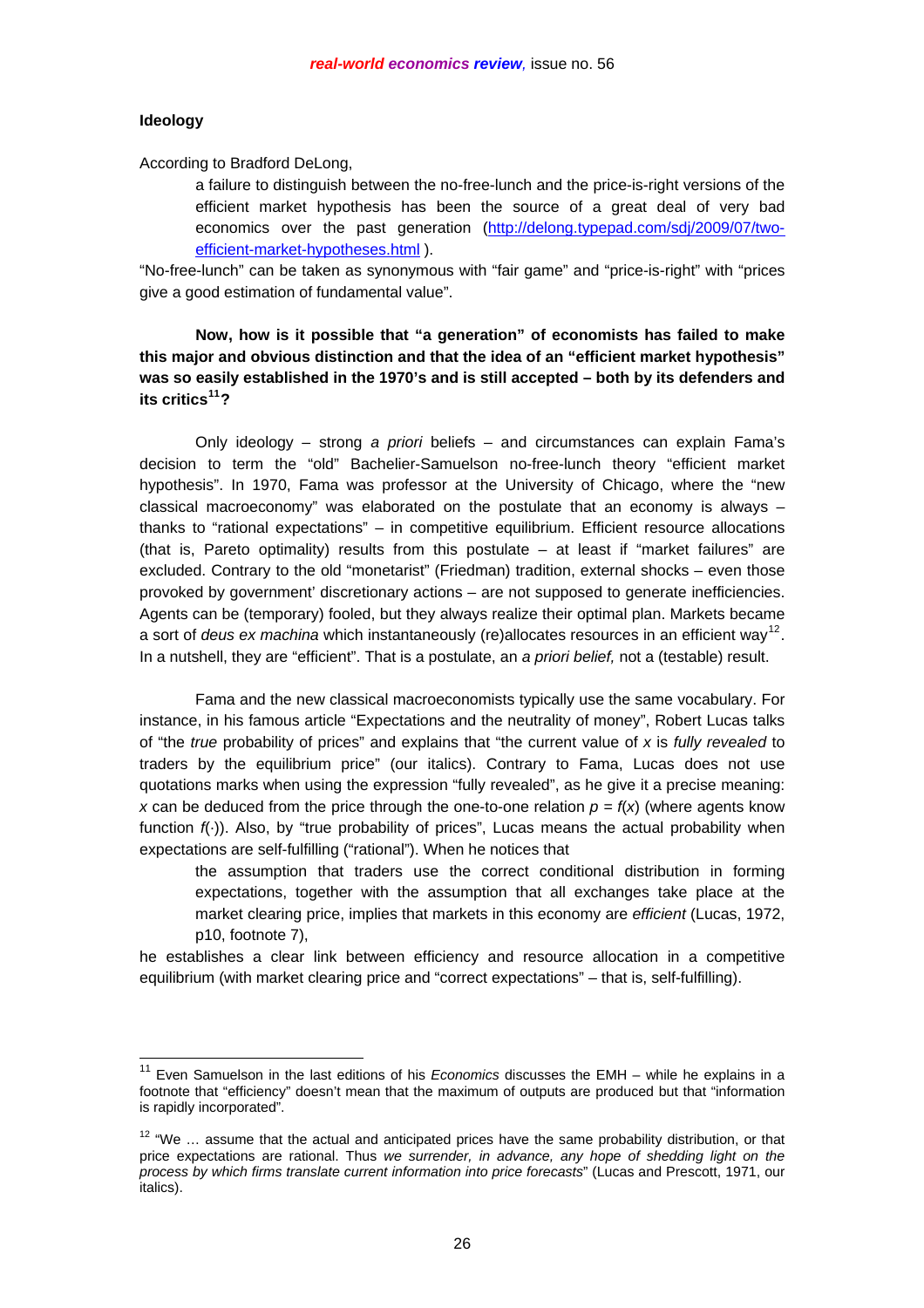Likewise, when he explains in his 1978 paper "Asset Prices in an Exchange Economy" that

the analysis is conducted under the assumption that, in Fama's terms, prices "fully reflect all available information" (Lucas, 1978, p 1429),

he means that agents can deduce hidden information from prices (and act on the basis of this information to generate these prices<sup>[13](#page-8-0)</sup>). This deduction is rendered possible because the model is reduced to the intertemporal choice of a "representative agent", who knows the transition function that governs an "entirely exogenous" production process and behaves as a price taker. Very little information is needed – at least in the self-fulfilling equilibrium.

 The representative agent intertemporal choice is often taken as the "model of equilibrium" in the "deviations from fundamental value" version of the EMH. Besides, in their 1981 paper, Grossmann and Shiller take the 1978 Lucas model as point of departure to prove "empirically" the "excess volatility" of stock prices – compared to discounted value of a firm's lifetime dividends $14$ .

 *In summary*, only ideology – in this case, the indisputable beliefs prevailing in Chicago University in the seventies and after – explains how Fama could transplant without real opposition the concept of efficiency from the world of good's allocation, where it is well-defined, to the stock market world, where it is fuzzy and misleading<sup>[15](#page-8-2)</sup>.

### **Is there a "right price" for assets?**

In a *Financial Times* article (August 4, 2009), Richard Thaler, a behavioral economist, rightly stresses the confusion between the two different interpretations of the EMH:

Some economists took the fact that prices were unpredictable to infer that prices were in fact "right". However, as early as 1984 Robert Shiller, the economist, correctly and boldly called this "one of the most remarkable errors in the history of economic thought". The reason this is an error is that prices can be unpredictable and still wrong; the difference between the random walk fluctuations of correct asset prices and the unpredictable wanderings of a drunk are not discernable [\(http://www.ft.com/cms/s/0/efc0e92e-8121-11de-92e7-](http://www.ft.com/cms/s/0/efc0e92e-8121-11de-92e7-00144feabdc0.html#axzz1EWYkDlZI) [00144feabdc0.html#axzz1EWYkDlZI\)](http://www.ft.com/cms/s/0/efc0e92e-8121-11de-92e7-00144feabdc0.html#axzz1EWYkDlZI).

But, in the same article, Thaler explains that:

The EMH has two components that I call "The Price is Right" and "No Free Lunch". The price is right principle says asset prices will, to use Mr. Fama's words "fully reflect" available information, and thus "provide accurate signals for resource allocation".

<span id="page-8-0"></span><sup>13</sup> That is:

 $\overline{a}$ 

the assumption of *rational expectations*: the market clearing price function *p*(·) implied by consumer behavior is assumed to be the same as the price function *p*(·) on which consumer decisions are based.

<span id="page-8-1"></span><sup>&</sup>lt;sup>14</sup> Comparison is made using past (observed) stock prices and dividends, with the representative agent's marginal rate of substitution – given by the model after its "calibration" – as the discounting factor.

<span id="page-8-2"></span><sup>&</sup>lt;sup>15</sup> The same happens when models reduced to the (intertemporal) choice of a « representative agent» are labeled "general equilibrium". But some notorious neoclassical economists (*e.g.* Solow) disagree with that.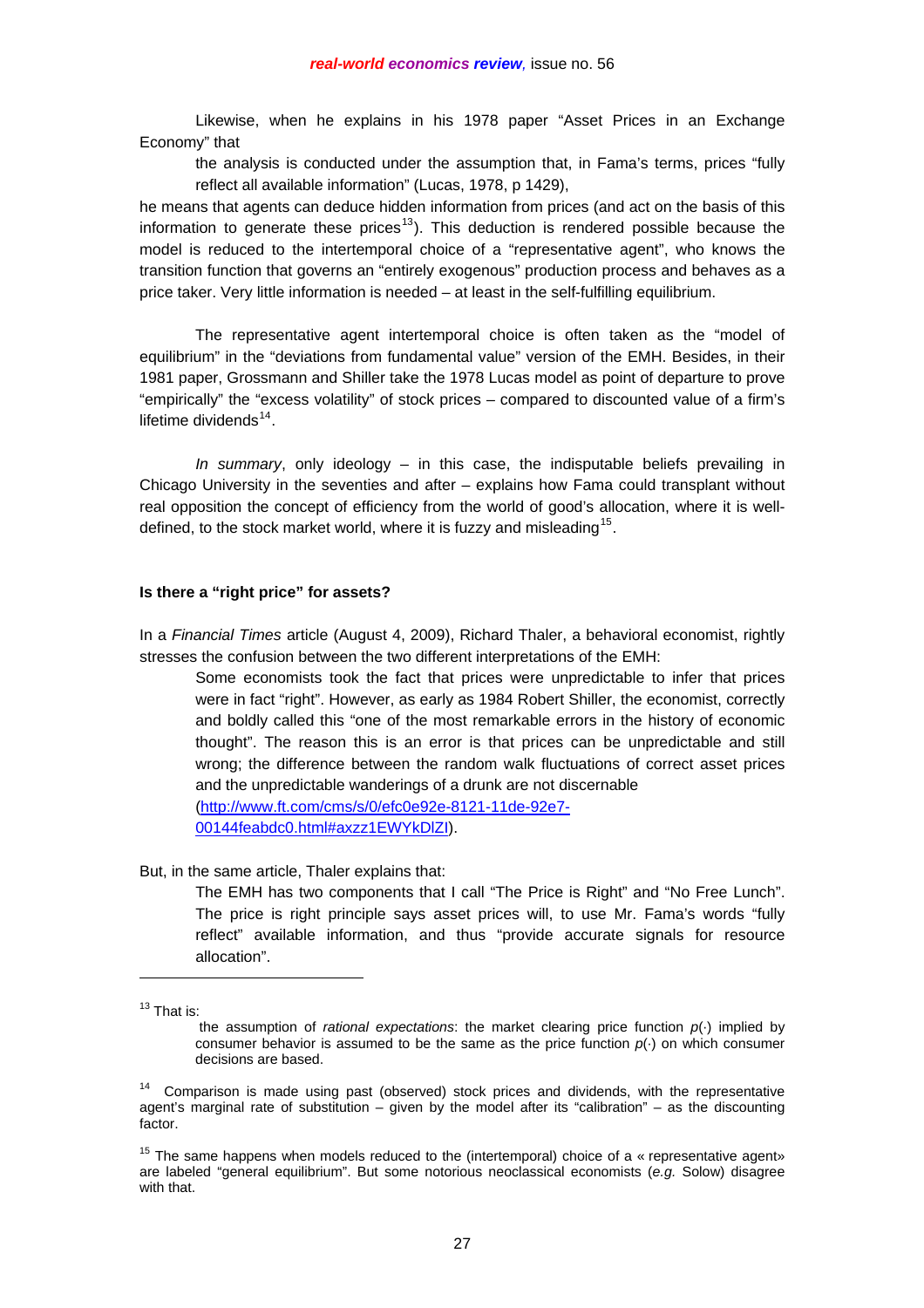Thaler – contrary to his "golfing buddy" Fama – clearly distinguishes "two components" in the EMH. He unintentionally exposes the ambiguities of the 1970 paper as he quotes its *only sentence* related to the second component ("provide accurate signals for resource allocation") when the rest of the paper exclusively treats the first interpretation of the EMH ("no free lunch").

 The EMH's "two components" versions result from Fama's 1970 and 1973 papers – although the Chicago economist claims that the 1973 paper presents the 1970 model "in a different way". Thaler has the merit to clarify this point. But, by doing so, he is forced to introduce a new concept: the "right" price, which corresponds to Fama's "intrinsic value" or "model of equilibrium" price. Thaler admits however that "a theory of how prices are supposed to behave" is then needed, which makes it "difficult" to test the second component of the EMH.

 In fact, the test is not "difficult" but impossible. The "right price" – or otherwise the "intrinsic price", or the "fundamental value" – is an empty concept. Prices depend at least as much on the models (or the theories) in investors' minds as on outside information. Those models are the result of their education, their past experience, their mood and the way they foresee the future. Samuelson's "posited probability distribution" is an instance of that sort of model – it represents the common belief about stock prices movements<sup>[16](#page-9-0)</sup>. New information affects in different ways investors' beliefs. Changes are usually smooth but may occasionally be abrupt, as it happens when investors become suddenly pessimistic and shift suddenly from one model of the economy to a very different one.

 *In summary*, new information is "incorporated" in prices, but the way they "reflect" it depends on countless factors, objective and subjective, impossible to disentangle.

## **Conclusion**

 $\overline{a}$ 

 An educated economist knows that efficiency means Pareto Optimality. That is, extremely stringent conditions. When markets (prices) are involved, these conditions are: 1. an auctioneer who sets prices for present and (all) future goods, conditional to (all) states of nature. 2. price-taking behavior (that is, belief that it is possible to buy and sell whatever one wants at these prices, without influencing them). 3. agents demands and supplies are added and compared (by the auctioneer) and, when equilibrium prices are established, exchanges are organized (without costs) by the auctioneer – who makes sure that conditional goods are furnished as states of nature became effective.

 Indeed, equities and stock markets are not needed for achieving Pareto optimality – that is, efficiency. At (competitive) equilibrium prices, firms' present and future profits are known, and their owner – households – know the amount of dividends that will accrue to them during the firm's lifetime<sup>[17](#page-9-1)</sup>. The present value of its dividends can be taken as a firm "price" or

<span id="page-9-0"></span> $16$  Random differences in beliefs originate most of stocks' transactions. If, for instance, a 10% stock price raise is expected according to the "posited distribution law", then investors which believe that the raise will be (a little) more than 10% will buy stocks from investors who believe the raise will be (a little) less than 10%.

<span id="page-9-1"></span> $17$  Prices do not suffice to convey all the information households need to determine their (intertemporal) budget constraint. So, the general equilibrium (Arrow-Debreu) model supposes (implicitly) that they are informed (by the auctioneer?) of firm's profits.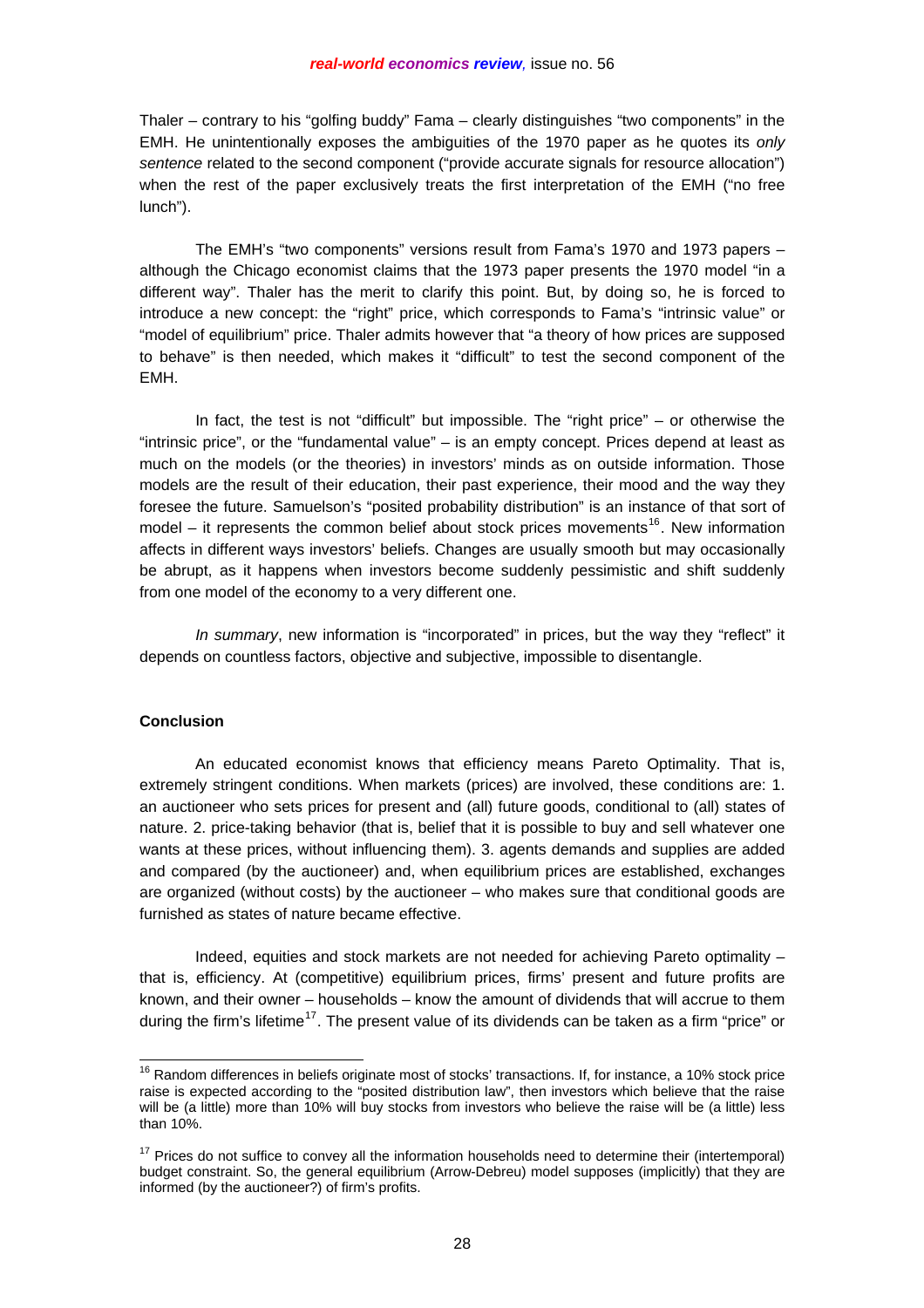"value", but there is no incentive to buy or sell it (or its stocks): an intertemporal household budget constraint does not change if he buys (sells) a stock and gets (does not get anymore) dividends $18$ .

So, the set of Pareto optima cannot be reached – even approached – in a market (hence decentralized) economy, with or without stock markets. Talking about "market efficiency" should be prohibited, at least for an economist (neoclassical or not) who knows what the words mean. Unhappily, the expression "market efficiency" has surprisingly been accepted with no real opposition by the economic profession, and is still widely accepted. Only ideological pressure – stronger since the seventies – can explain such an anomaly. Even if it be that after the 2008 collapse, few people still claim without reserve that "markets are efficient"[19](#page-10-1).

 Clear thinking should require a return to the situation prevailing before Fama's 1970 paper. Nobody felt then the need to refer to "market efficiency" when formulating theories about stock markets. The proper way to proceed is to ask well-defined questions such as: do stock prices follow a random walk? Are arbitrage opportunities left? Can regularities observed in the past be utilized to predict future price variations? How do we explain that some hedge funds or investors – e.g. Buffet, Soros, Druckenmiller, etc. – seem to be able to "beat the market" consistently?<sup>[20](#page-10-2)</sup>

 Unfortunately, discussions focused on the validity of EMH will probably continue, and confusion will persist – with time and energy lost in vain.

### **Bibliography**

l

Fama E. (1965) « Random Walks in Stock Market Prices » *Financial Analysis Journal*, Vol.76 pp.75-80.

Fama E. (1970) « Efficient Capital Markets: a Review of Theory and Empirical Work » *Journal of Finance*, Vol.25, No.2.pp. 383-417.

Fama E. (1976a) « Reply » *Journal of Finance* Vol.31, No1.pp143-145.

Grossman S. and R. Shiller (1981) « The Determinants of the Variability of Stock Market Prices" *American Economic Review* vol.71, No2.pp.222-226.

Fama E. (1976b) *Foundations of Finance* Basic Books New York.

Jensen M. (1978) ["Some anomalous evidence regarding market efficiency](http://ideas.repec.org/a/eee/jfinec/v6y1978i2-3p95-101.html)," *[Journal of](http://ideas.repec.org/s/eee/jfinec.html)  [Financial Economics](http://ideas.repec.org/s/eee/jfinec.html)*, Elsevier, vol. 6(2-3), pp. 95-101.

<span id="page-10-0"></span> $18$  The complete markets assumption is often presented as the possibility to "insure" against diverse "states of nature" occurrences, suggesting that "insurance companies" do the job. In fact, Pareto optimality needs it to be done (costless) by the auctioneer – who collects (conditional) demand and supplies of goods. Household' choices depend on their tastes (including "risk aversion") and on states of nature (subjective) probability distribution.

<span id="page-10-1"></span><sup>19</sup> In his 2010 interview to *The New Yorker*, Fama points out real economy "inefficiencies" and exculpates financial markets.

<span id="page-10-2"></span> $20$  Sebastian Mallaby's book (2010) gives some examples of successful stories that are not easily explained by chance.